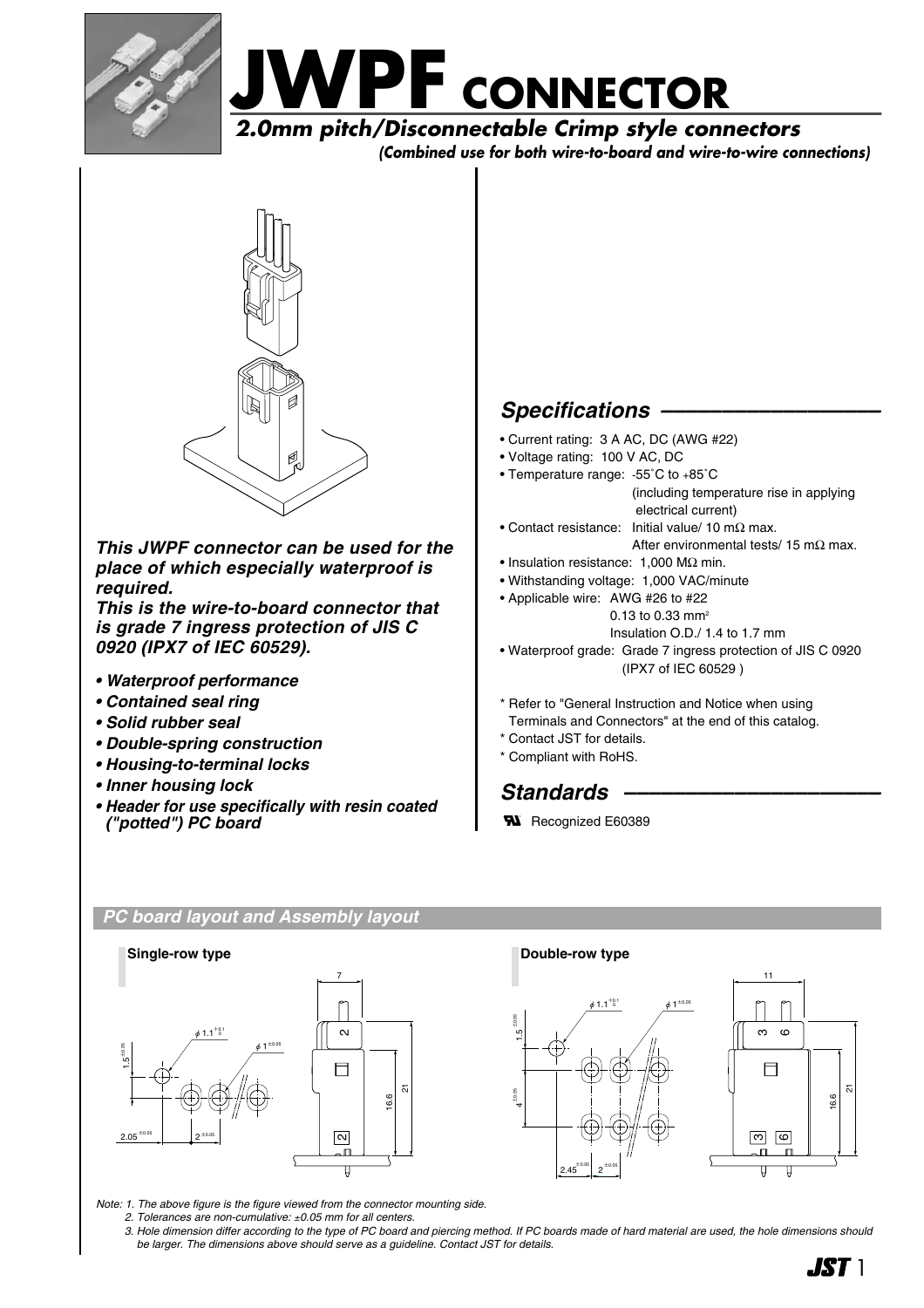## **JWPF CONNECTOR**

### *Contact*



| Model No.                  | Applicable wire |           | Insulation O.D |           |  |  |
|----------------------------|-----------------|-----------|----------------|-----------|--|--|
|                            | mm <sup>2</sup> | AWG#      | (mm)           | Q'ty/reel |  |  |
| SWPR-001T-P025             | $0.13 - 0.33$   | $26 - 22$ | $1.4 - 1.7$    | 8.200     |  |  |
|                            |                 |           |                |           |  |  |
| <b>Material and Finish</b> |                 |           |                |           |  |  |
|                            |                 |           |                |           |  |  |

Copper alloy, tin-plated (reflow treatment)

### *RoHS compliance*

| Contact               | Crimping<br>machine | Applicator       |             |                                       |  |
|-----------------------|---------------------|------------------|-------------|---------------------------------------|--|
|                       |                     | Crimp applicator | <b>Dies</b> | Crimp applicator with dies            |  |
| SWPR-001T-P025 AP-K2N |                     | MKS-L            |             | MK/SWPR/T-001-025 APLMK SWPR/T001-025 |  |
|                       |                     |                  |             |                                       |  |

### *Housing*



*Note: Housing comes with seal rubber plate.*

| Circuits | Model No.       | Q'ty/bag |
|----------|-----------------|----------|
| ◠        | 02R-JWPF-VSLE-S | 1,000    |
| з        | 03R-JWPF-VSLE-S | 1,000    |
|          | 04R-JWPF-VSLE-S | 1,000    |
| 6        | 06R-JWPF-VSLE-D | 1,000    |
| 8        | 08R-JWPF-VSLE-D | 1.000    |

PBT, UL94V-0, natural (white) Material

*RoHS compliance*